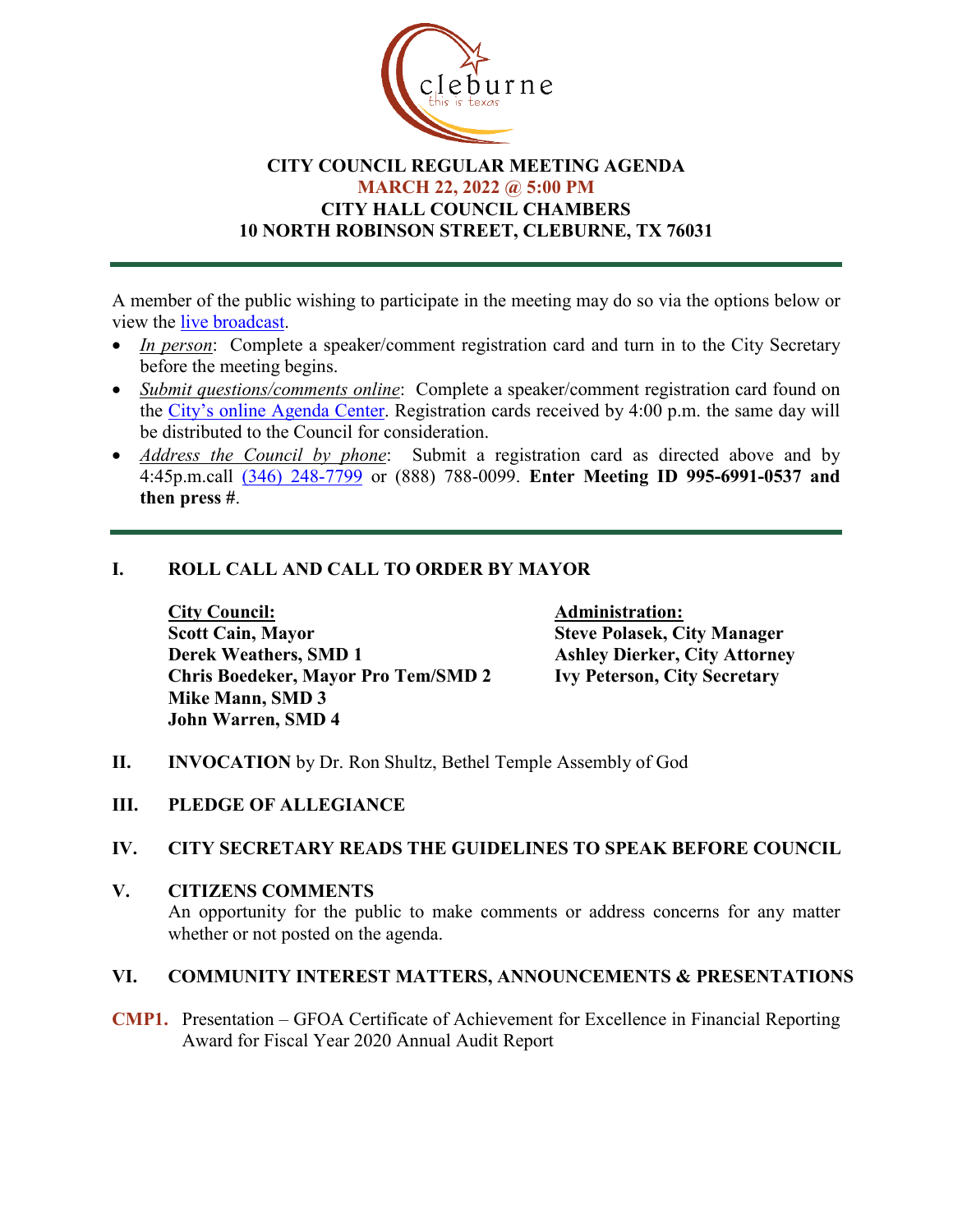# **CONSENT AGENDA**

All of the following items on the Consent Agenda are considered to be routine and selfexplanatory by the Council and will be enacted with one motion. There will be no separate discussion of these items unless a Council Member or citizen so requests. For a citizen to request removal of an item, a speaker card must be filled out and submitted to the City Secretary prior to the beginning of the meeting.

# **MN1. CONSIDER MINUTES FOR THE MARCH 8, 2022 REGULAR COUNCIL MEETING.**

# **RS1. CONSIDER A RESOLUTION CONSENTING TO THE EXTENSION OF THE DECLARATION OF LOCAL DISASTER UNTIL APRIL 12, 2022.**

Presented by: Steve Polasek, City Manager

Summary: On March 23, 2020, the Mayor executed a Declaration of Local Disaster ("Declaration") for the City of Cleburne pursuant to Section 418.108(a) of the Texas Government Code, which was for a period of seven days. In accordance with 418.108(b) of the Texas Government Code and following Governor Greg Abbott's executive orders, the City Council has approved extensions to said Declaration, and continues to take actions to promote health and safety, and suppress the spread of COVID-19 in the community. This resolution for your consideration is to extend the existing Declaration to the next regular council meeting date of April 12, 2022, at 11:59 p.m. central daylight time.

# **OR1. CONSIDER AN ORDINANCE APPOINTING JUDGES AND ALTERNATE JUDGES FOR THE PURPOSE OF CONDUCTING THE CITY OF CLEBURNE AND CLEBURNE INDEPENDENT SCHOOL DISTRICT MAY 7, 2022 JOINT GENERAL ELECTION.**

Presented by: Ivy Peterson, City Secretary

Summary: The City Secretary's Office, in accordance with the Joint Election Agreement, will provide for the administration of the City's and Cleburne Independent School District's General Election. Pursuant to the Texas Election Code (§32.008) and the Agreement, Council is to appoint the presiding and alternate election judges for each District (i.e. Precinct) in which an election is held. The role of the alternate is to serve as presiding judge if the appointed judge cannot serve, otherwise, the alternate serves as one of the clerks. The appointment term will be for the May 7, 2022 General Election.

Staff has sought candidates and recommends appointment of the following for their respective District/assignment:

| <b>DISTRICT</b> | <b>LOCATION OF POLLING PLACE</b>                    | <b>JUDGES/ALTERNATES</b>   |
|-----------------|-----------------------------------------------------|----------------------------|
| <b>NAME</b>     |                                                     |                            |
|                 | "District 1/3"   Cooke Elementary School, Cafeteria | <b>Sherry Reeves</b>       |
|                 | 902 Phillips Street                                 | Ronald Shultz, Alt         |
| "District 2"    | Gerard Elementary, Cafeteria                        | <b>Kimberly Spalding</b>   |
|                 | 1212 South Hyde Park Boulevard                      | Lori (Janelle) Parker, Alt |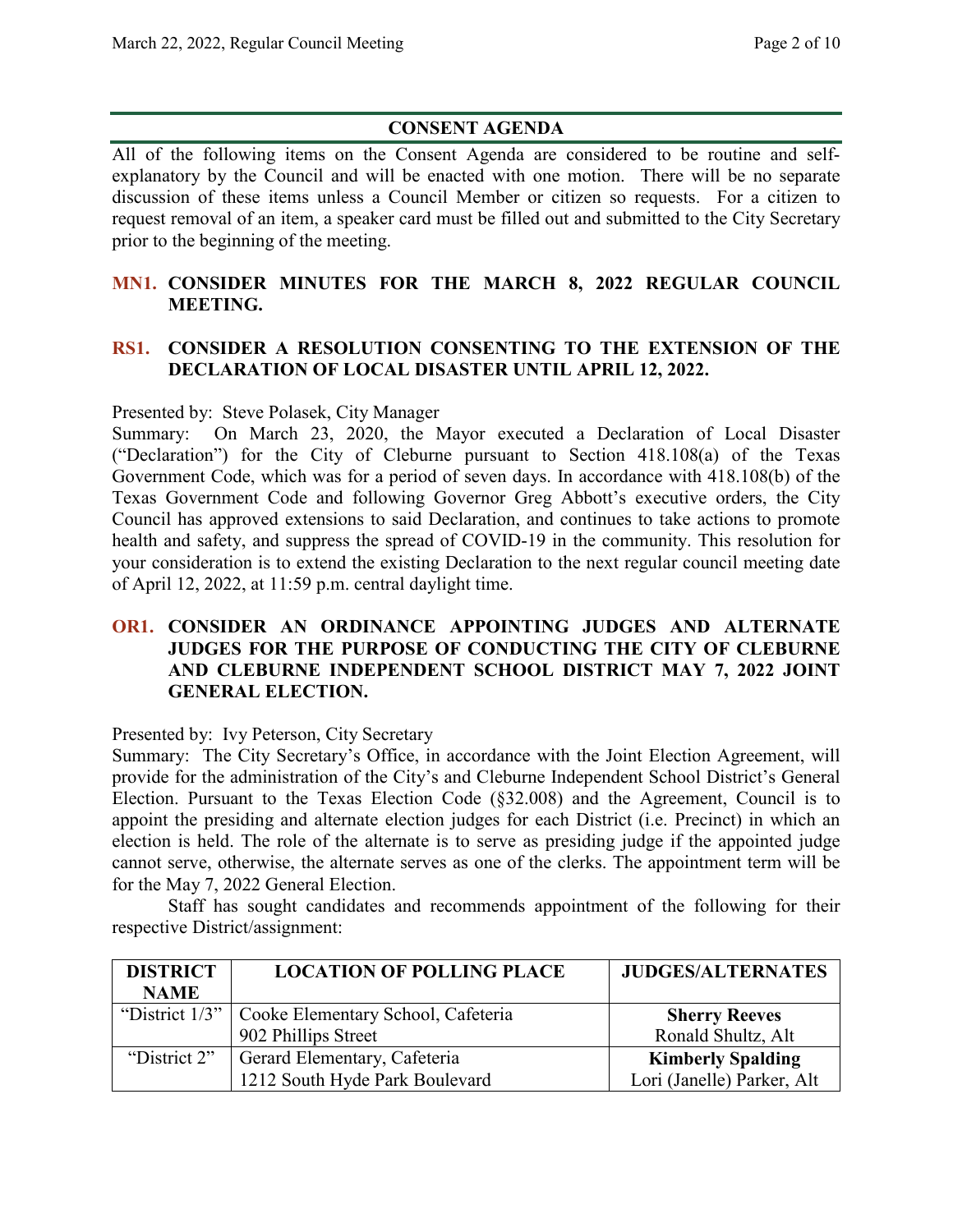| "District 4" | Booker T Washington Community &          | <b>Richard Gaurkee</b> |
|--------------|------------------------------------------|------------------------|
|              | Recreation Center, Banquet Hall, 100     | Beatrice Lopez, Alt    |
|              | Mansfield Road                           |                        |
|              |                                          |                        |
| "Early       | Cleburne City Hall, Conference Room      | <b>Heather Aikman</b>  |
|              | Voting Ballot   10 North Robinson Street | Julie Traut, Alt       |

### **RS2. CONSIDER A RESOLUTION AUTHORIZING A CHAPTER 380 AGREEMENT WITH JML INVESTMENTS, LTD, UNDER THE TERMS OF THE FAÇADE IMPROVEMENT ECONOMIC DEVELOPMENT INCENTIVE PROGRAM, FOR PROPERTY LOCATED AT 1705 NORTH MAIN STREET.**

Presented by: Grady Easdon, Economic Development Manager

Summary: Mr. James Lemons, representing JML Investments Ltd., has submitted an application under the City of Cleburne's Façade Improvement program seeking reimbursement of expenditures for improvements to his property located at 1705 North Main Street. The scope of work for this project includes repainting the building exterior and repainting the iron perimeter fencing. Under the terms of the Façade Improvement Incentive Program, up to 50% of eligible project costs are reimbursable up to a maximum of \$5,000. Total cost of this project for improvements will be \$16,700.00, so the maximum reimbursement would be \$5,000.00. Should this request be approved, there will be \$23,503.00 in remaining funds for other projects under the program.

### **RS3. CONSIDER A RESOLUTION AUTHORIZING A CHAPTER 380 AGREEMENT WITH JML INVESTMENTS, LTD, UNDER THE TERMS OF THE FAÇADE IMPROVEMENT ECONOMIC DEVELOPMENT INCENTIVE PROGRAM, FOR PROPERTY LOCATED AT 2201 NORTH MAIN STREET.**

Presented by: Grady Easdon, Economic Development Manager

Summary: Mr. James Lemons, representing JML Investments Ltd., has submitted an application under the City of Cleburne's Façade Improvement program seeking reimbursement of expenditures for improvements to his property located at 2201 North Main Street. The scope of work for this project includes repainting the building exterior and repainting the pole sign facing Main Street. Under the terms of the Façade Improvement Incentive Program, up to 50% of eligible project costs are reimbursable up to a maximum of \$5,000. Total cost of this project for improvements will be \$10,600.00, so the maximum reimbursement would be \$5,000.00. Should this request be approved, there will be \$18,503.00 in remaining funds for other projects under the program.

### **RS4. CONSIDER A RESOLUTION AUTHORIZING A CHAPTER 380 AGREEMENT WITH JML INVESTMENTS, LTD, UNDER THE TERMS OF THE FAÇADE IMPROVEMENT ECONOMIC DEVELOPMENT INCENTIVE PROGRAM, FOR PROPERTY LOCATED AT 2203 NORTH MAIN STREET.**

Presented by: Grady Easdon, Economic Development Manager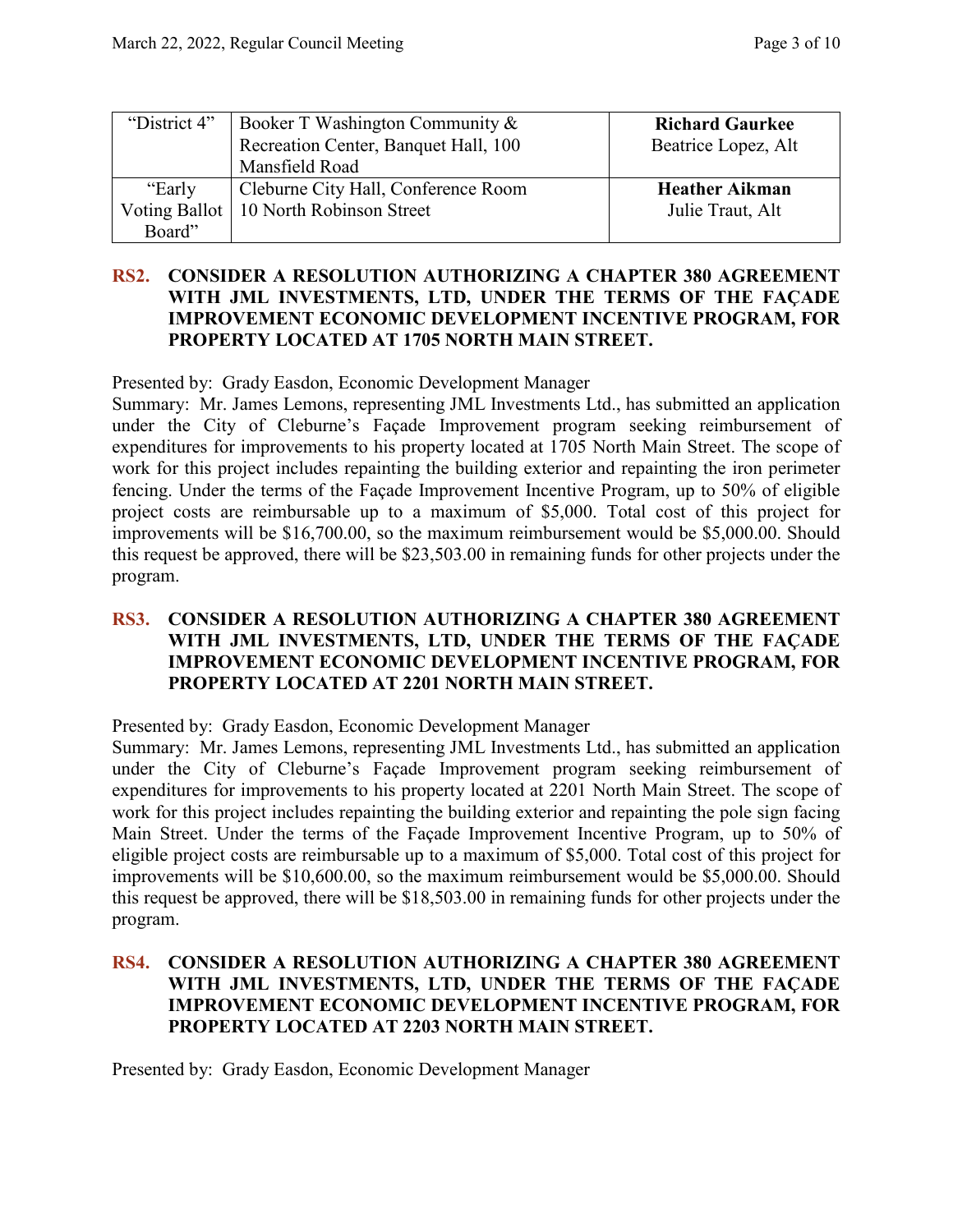Summary: Mr. James Lemons, representing JML Investments Ltd., has submitted an application under the City of Cleburne's Façade Improvement program seeking reimbursement of expenditures for improvements to his property located at 2203 North Main Street. The scope of work for this project includes repainting the building exterior and repainting the pole sign facing Main Street. Under the terms of the Façade Improvement Incentive Program, up to 50% of eligible project costs are reimbursable up to a maximum of \$5,000. Total cost of this project for improvements will be \$10,600.00, so the maximum reimbursement would be \$5,000.00. Should this request be approved, there will be \$13,503.00 in remaining funds for other projects under the program.

### **RS5. CONSIDER A RESOLUTION CONSENTING TO THE ASSIGNMENT OF A LAND LEASE AGREEMENT WITH PARTNERS AVIATION, INC FOR TRACT 501 AT THE CLEBURNE REGIONAL AIRPORT; DECLINING TO EXERCISE THE CITY'S FIRST OPTION TO PURCHASE BUILDINGS AND IMPROVEMENTS ATTENDANT TO THIS ASSIGNMENT.**

Presented by: Sharlette Wright, Airport Manager

Summary: Mr. Holden has sold his aircraft and would like to sell his leasehold interest in Hangar 501 for \$250,000. The lease states "The City shall have the first option to purchase the buildings and improvements. Should the City refuse to buy the buildings and improvements on the leased premises (i.e. Tract 501), the Lessee may sell said building to another prospective purchaser." Staff recommends declining the right to purchase and consenting to the assignment. The leasehold assignment will be brought to Council for approval before the sale of the facility.

# **OC1. CONSIDER CONFIRMING THE APPOINTMENT OF NEAL SANDLIN TO THE CLEBURNE POLICE RESERVE FORCE IN ACCORDANCE WITH TEXAS LOCAL GOVERNMENT CODE § 341.012 AND CITY OF CLEBURNE, TEXAS CODE OF ORDINANCES § 33.03.**

Presented by: Rob Severance, Police Chief

Summary: Chief Severance is requesting Council to confirm the appointment of Sergeant Neal Sandlin (upon his retirement) to the Cleburne Police Reserve Force, thereby permitting him to carry a weapon and act as a peace officer at all times, in accordance with Texas Local Government Code § 341.012 and City of Cleburne, Texas Code of Ordinances § 33.03. Sgt. Sandlin has announced his intent to retire from the Cleburne Police Department, effective March 25, 2022, with 22 years of service. Neal holds Texas Master Peace Officer and Instructor certifications.

# **OC2. CONSIDER AUTHORIZING EXPENDITURE OF FUNDS FOR THE BANQUET HALL AUDIOVISIUAL RENOVATION AT BOOKER T. WASHINGTON COMMUNITY AND RECREATION CENTER BY DELCOM GROUP FOR AN AMOUNT NOT TO EXCEED \$29,590.35; AS RECOMMENDED BY CLEBURNE 4B ECONOMIC DEVELOPMENT CORPORATION.**

Presented by: Aaron Dobson, Director of Community Services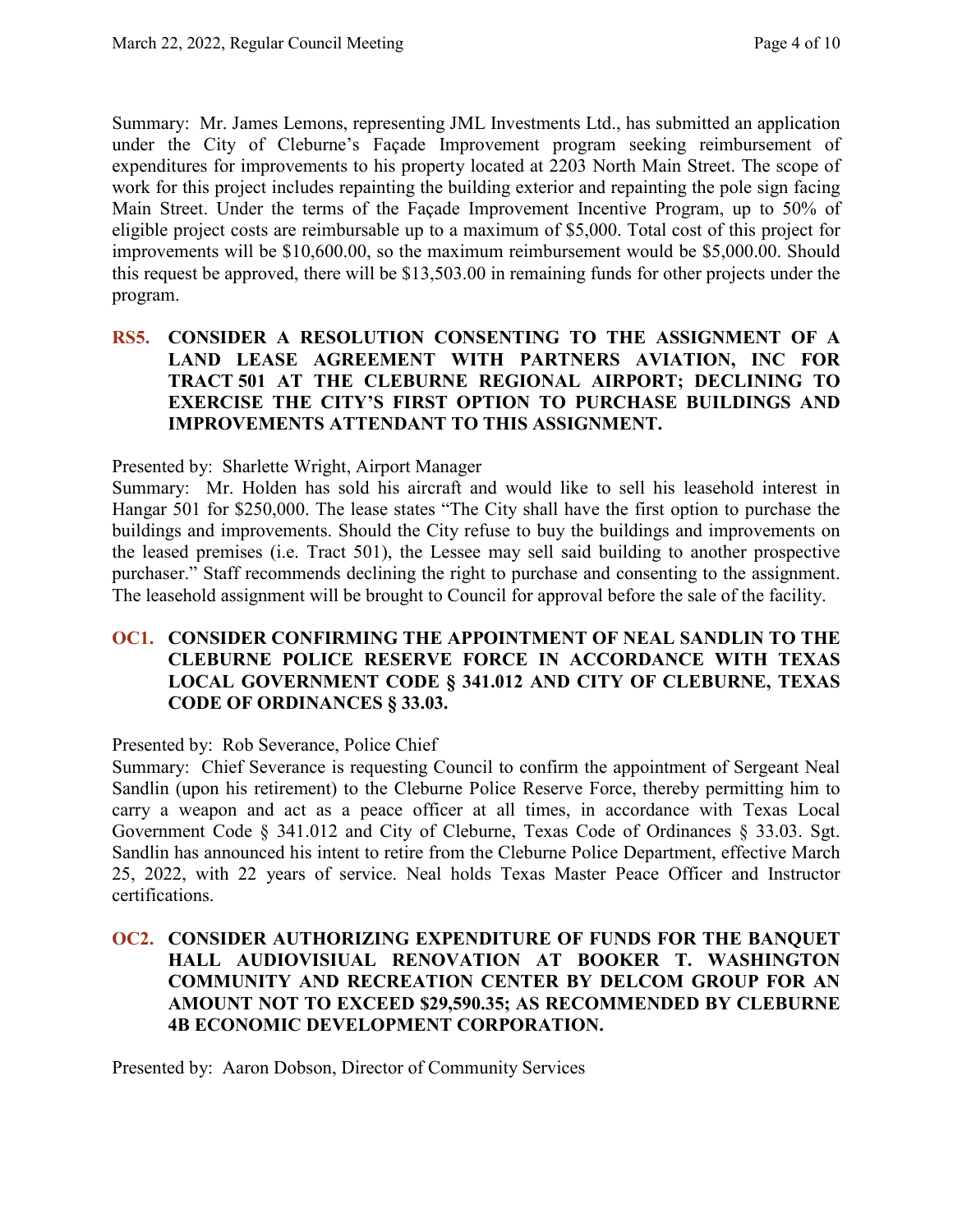Summary: The banquet hall room audiovisual project will include a motorized recessed ceiling screen, ceiling mounted projector, flush mounted speakers and subwoofers, wireless microphone system, and HDMI wall plate. Delcom Group was awarded this project utilizing TIPS contract, #200904 AV, for an amount not to exceed \$29,590.35. The 4B Economic Development Board of Directors considered and unanimously recommended this purchase at the March 17, 2022 meeting.

### **RS6. CONSIDER AUTHORIZING CITY STAFF TO SET RATES OF PAY FOR SPLASH STATION LIFEGUARDS IN ACCORDANCE WITH REGIONAL MARKET RATES; AS RECOMMENDED BY CLEBURNE 4B ECONOMIC DEVELOPMENT CORPORATION.**

Presented by: Aaron Dobson, Director of Community Services

Summary: To ensure Splash Station can hire the best regional staff, the facility must be competitive with its lifeguard rates. This action will allow staff to proactively adjust lifeguard pay rates to those in the regional market. The 4B Economic Development Board of Directors considered and unanimously recommended this process at the March 17, 2022 meeting.

#### **ACTION AGENDA**

# **RS7. CONSIDER A RESOLUTION ACCEPTING THE ANNUAL AUDIT FOR FISCAL YEAR ENDED SEPTEMBER 30, 2021.**

Presented by: Rhonda Daugherty, Director of Finance

Summary: Section 8.12 of the City of Cleburne Charter states that an independent firm of certified public accountants will perform the annual audit and present the results to the City Council. On Monday, March 14, 2022, the Audit Committee met with John Manning, the audit engagement partner with the City's audit firm, Pattillo, Brown and Hill LLP, to review the results of the annual audit for Fiscal Year ended September 30, 2021 and the Statement on Auditing Standards 114 audit management letter. The City received an unmodified opinion (Independent Auditor's Report), which is the most favorable audit opinion an entity can receive. John Manning of Pattillo, Brown and Hill LLP, will be present to give a brief presentation regarding the annual audit. The Annual Comprehensive Financial Report (ACFR) for Fiscal Year ended September 30, 2021 is an exhibit to the staff report. A public copy of the ACFR is available for review. The ACFR will also be available on the City's website after acceptance by City Council.

**OR2.** *\*PUBLIC HEARING\** **CONSIDER AN ORDINANCE REZONING ±1.82 ACRES FROM SF-4 (SINGLE-FAMILY DWELLING DISTRICT) AND MF (MULTIPLE-FAMILY HOUSING DISTRICT) TO C1 (LOCAL BUSINESS DISTRICT), LOCATED AT 201 AND 205 WEST HARRELL STREET, AS REQUESTED BY JOHNSON COUNTY, REPRESENTED BY JOHNSON COUNTY PUBLIC WORKS, CASE ZC22-001.**

Presented by: David Jones, Director of Community Development

Summary: The applicant has requested to rezone approximately 1.82 acres from SF-4 (Single-Family District) and MF (Multiple-Family Housing District) to C1 (Local Business District) for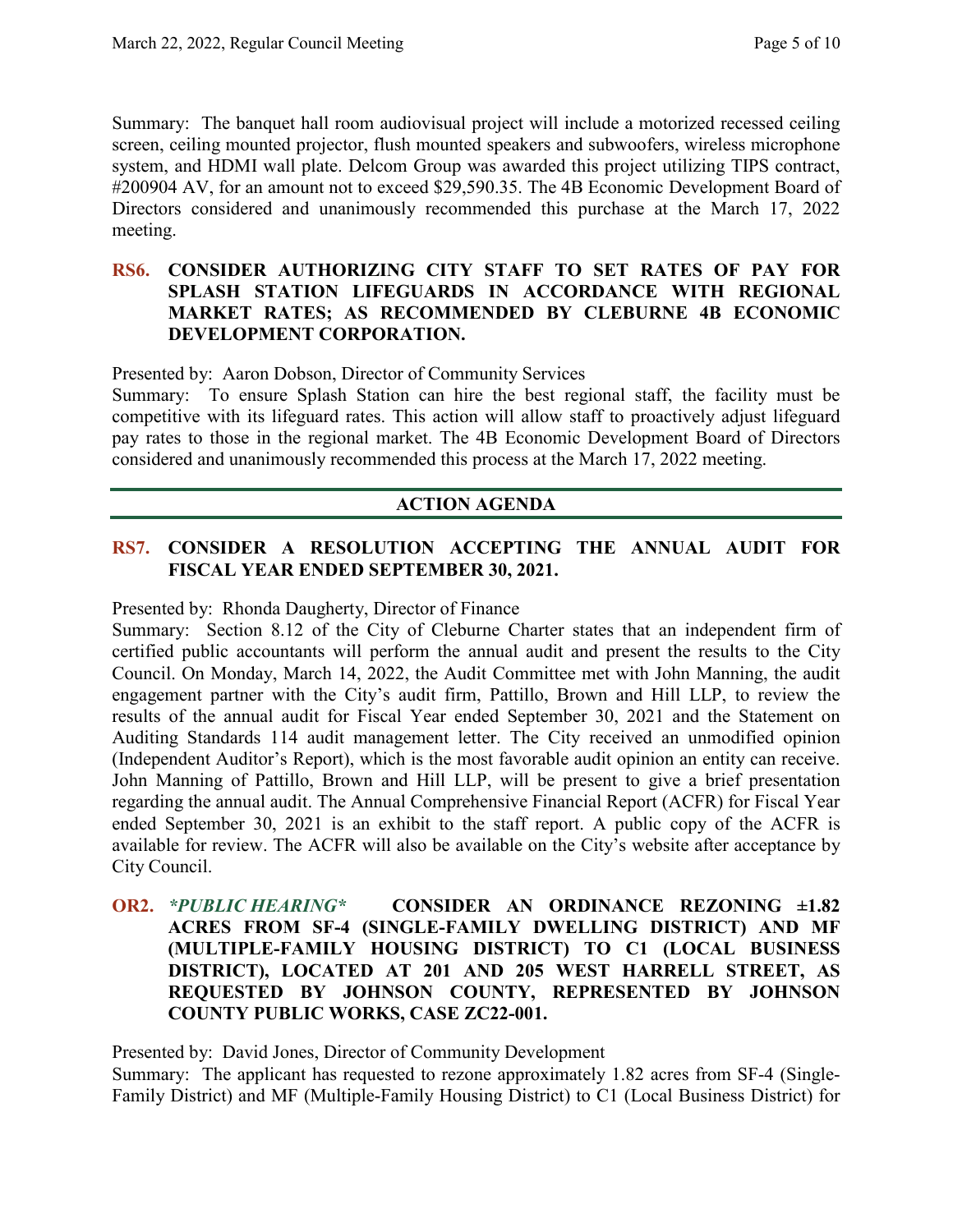the properties located at 201 and 205 West Harrell Street. The applicant has indicated their intent to rezone and replat the subject property for the construction of a maintenance shop for Johnson County Public Works.

The Planning and Zoning Commission considered this request at their March 14, 2022 meeting and recommended denial with a vote of 4-0. The recommendation of denial requires a supermajority vote for approval by City Council.

### **OR3.** *\*PUBLIC HEARING\** **CONSIDER AN ORDINANCE REZONING ±0.20 ACRES FROM C0 (NON-RETAIL DISTRICT) TO SF-4 (SINGLE-FAMILY DWELLING DISTRICT), LOCATED AT 314 NORTH ANGLIN STREET, AS REQUESTED BY STAR EXECUTIVES, REPRESENTED BY STEVE DONGO, CASE ZC22-006.**

Presented by: David Jones, Director of Community Development

Summary: The applicant has requested to rezone approximately 0.20 acres from C0 (Non-Retail District) to SF-4 (Single-Family Dwelling District) for the property located at 314 North Anglin Street. The applicant has indicated their intent to convert the existing residential structure into a single-family home.

The Planning and Zoning Commission considered this request at their March 14, 2022 meeting and recommended approval with a vote of 4-0.

# **OR4.** *\*PUBLIC HEARING\** **CONSIDER AN ORDINANCE AMENDING TITLE XV, "LAND USAGE," OF THE CODE OF ORDINANCES BY AMENDING CHAPTER 154, "SUBDIVISIONS," ADDING PROVISIONS TO CLARIFY THE APPLICABILITY OF PRELIMINARY PLATS, EXTENDING THE PERIOD OF VALIDITY FOR PRELIMINARY PLATS AND UPDATING THE EXTENSION OF APPROVAL FOR PRELIMINARY PLATS; CASE GC22-004.**

Presented by: David Jones, Director of Community Development

Summary: Staff is proposing amendments to Sections 154.020 "General Procedures," 154.021 "Pre-Application Conference," and 154.022 "Preliminary Plats – Procedures for Approval." The proposed amendments clarify the applicability of preliminary plats, extend the period of validity for preliminary plats from 12 months to 24 months and clarify the circumstances under which an extension of preliminary plat approval is necessary.

As development occurs throughout the City, the number of preliminary plats for larger residential subdivisions has increased. In order to allow adequate time, as provided by state law, for the review of civil plans and construction of public infrastructure for these projects, staff is proposing these amendments to clarify the applicability and validity of preliminary plats. The proposed amendments further clarify the preliminary plat approval process and specify the circumstances under which a preliminary plat is waived.

The current ordinance requires a preliminary plat for any subdivision or re-subdivision of property; the proposed changes allow for a waiver of the requirement to submit a preliminary plat if a property is to be developed in one phase, will not require extension of public utilities, and will not require construction within a floodplain. These changes will reduce developer cost for smaller and infill developments, and will reduce staff review time, while preserving the City's ability to require a preliminary plat for developments where a preliminary review is necessary.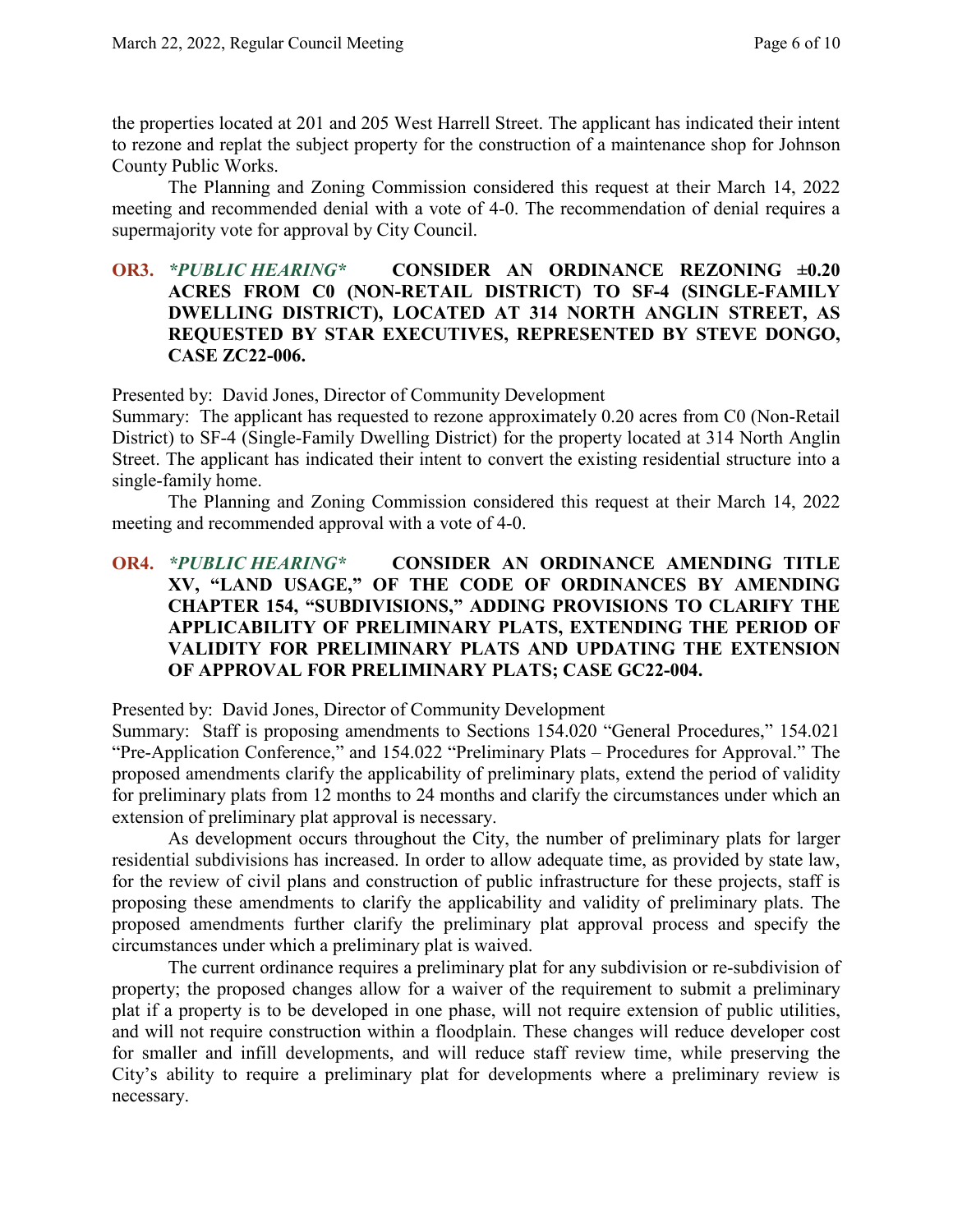In addition to the applicability of a preliminary plat, the proposed amendment also changes the expiration period of approved preliminary plats to conform to state law and to provide developers with adequate time to complete and receive approval of civil construction plans, which is required prior to the acceptance of a final plat. The proposal would extend the current expiration period of a preliminary plat from 12 months to 24 months and clarify when an extension of preliminary plat approval is needed. The proposed amendments will allow a preliminary plat to remain valid throughout the 24-month period, provided that the developer demonstrates progress towards completion of the development as defined in the Texas Local Government Code within 24 months of approval.

If an extension is needed prior to the 24-month expiration, staff may grant an initial extension of the approval for up to 12 months, with any subsequent extension requiring approval by City Council.

Additional minor updates are proposed to the Preliminary Plat intent statement and the Preliminary Plat approval process. One change clarifies that if a preliminary plat is conditionally approved or denied by City Council, once the plat is resubmitted with the conditions addressed, it would only require approval from City Council and not need to be resubmitted to the Planning and Zoning Commission, consistent with state law. Other changes merely clarify the approval entity and do not make any material changes to the approval process.

**RS8. CONSIDER A RESOLUTION APPROVING THE PRELIMINARY PLAT OF RUSTIC ELM, FOR 37 SINGLE-FAMILY DETACHED RESIDENTIAL LOTS, 6 DUPLEX LOTS, 2 COMMERCIAL LOTS, AND 1 OPEN SPACE LOT, BEING ±17.346 ACRES ZONED SF-4 (SINGLE-FAMILY DWELLING DISTRICT), D (DUPLEX OR TWO-FAMILY DWELLING DISTRICT), C3 (COMMERCIAL DISTRICT) AND C2 (GENERAL BUSINESS DISTRICT), GENERALLY LOCATED ON THE NORTH SIDE OF WEST KILPATRICK AVENUE AND APPROXIMATELY 1,400 FEET WEST OF GRANBURY STREET, AS REQUESTED BY CH DEVELOPMENT, REPRESENTED BY JOHN HARDEE, CASE PC22-007.**

Presented by: David Jones, Director of Community Development

Summary: The applicant is requesting approval of the preliminary plat for Rustic Elm, which consists of 37 single-family detached residential lots, six duplex lots, two commercial lots and one open space lot. The applicant is proposing to develop a residential subdivision, with both single-family homes and duplexes, with the frontage lot along West Kilpatrick Avenue reserved for future commercial development.

The preliminary plat meets all of the minimum requirements as outlined in Chapter 154 and Chapter 155 of the Code of Ordinances. The Planning and Zoning Commission considered this request at their March 14, 2022 meeting and recommended approval with a vote of 4-0.

**RS9. CONSIDER A RESOLUTION APPROVING THE FINAL PLAT OF CHISHOLM HILLS ADDITION, FOR 99 SINGLE-FAMILY DETACHED RESIDENTIAL LOTS AND 3 OPEN SPACE LOTS, BEING ±22.812 ACRES ZONED PD (PLANNED DEVELOPMENT DISTRICT), GENERALLY LOCATED ON THE SOUTH SIDE OF WOODARD AVENUE AND APPROXIMATELY 485 FEET EAST OF DOTY ROAD, AS REQUESTED BY CLAIREMONT CHISHOLM HILLS, LLC, REPRESENTED BY MARK ALLEN, CASE PC22-009.**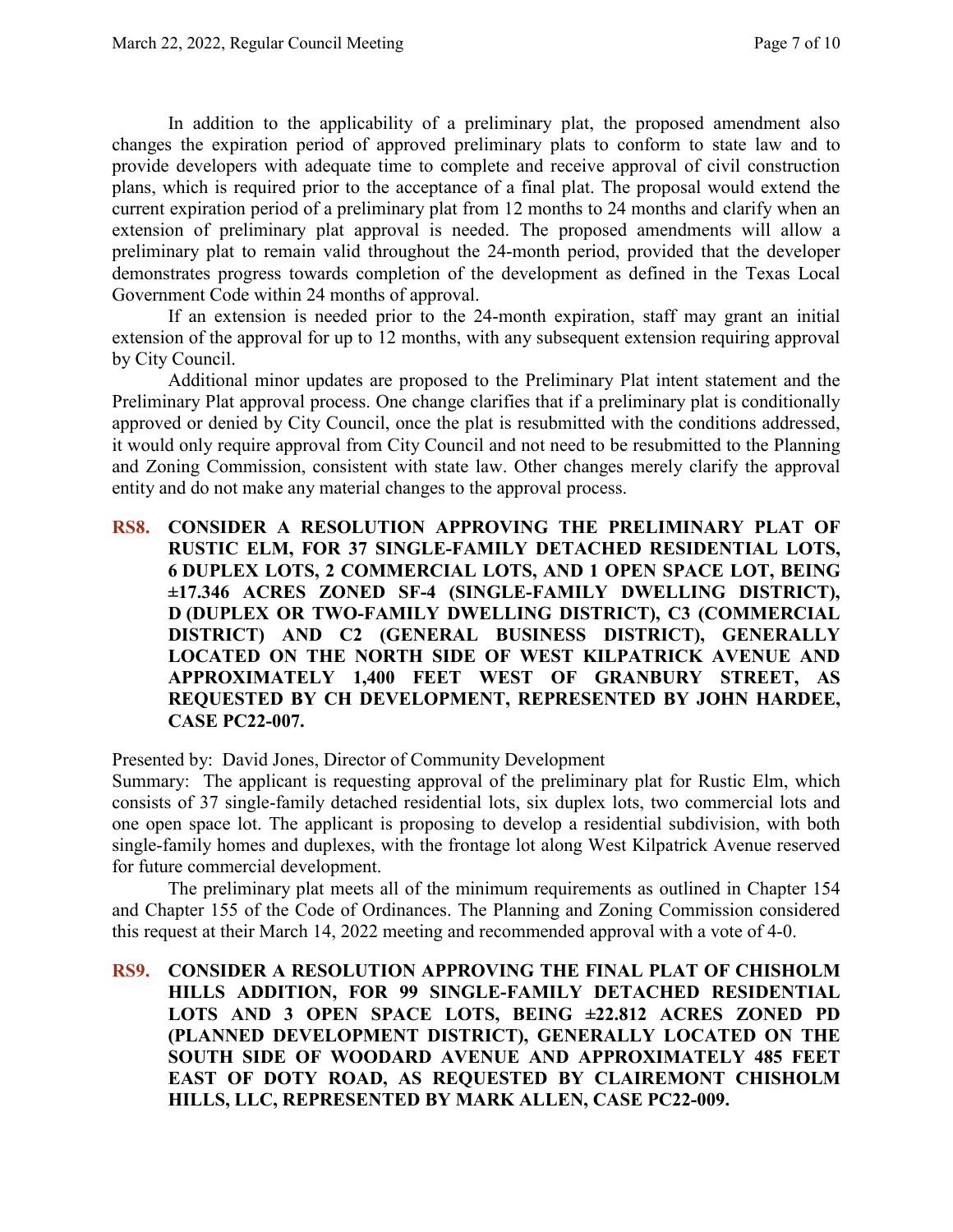Presented by: David Jones, Director of Community Development

Summary: The applicant is requesting approval of the final plat for Chisholm Hills Addition, which consists of 99 single-family detached residential lots and three open space lots.

The final plat meets all of the minimum requirements as outlined in PD OR10-2020-61 and Chapter 154 of the Code of Ordinances. The Planning and Zoning Commission considered this request at their March 14, 2022 meeting and recommended approval with a vote of 4-0.

# **RS10. CONSIDER A RESOLUTION APPROVING THE FINAL PLAT OF HILLTOP MEADOWS ADDITION FOR 6 RESIDENTIAL LOTS, BEING ±6.932 ACRES IN THE EXTRATERRITORIAL JURISDICTION (ETJ) OF CLEBURNE, GENERALLY LOCATED NEAR THE SOUTHWEST INTERSECTION OF COUNTY ROAD 314 AND COUNTY ROAD 427A, AS REQUESTED BY REVCON, LLC, REPRESENTED BY TRANS TEXAS SURVEYING, CASE PC22- 012.**

Presented by: David Jones, Director of Community Development

Summary: The applicant is requesting approval of the final plat for Hilltop Meadows Addition, which consists of six residential lots, generally located near the southwest intersection of County Road 314 and County Road 427A, within the City's Extraterritorial Jurisdiction (ETJ).

The final plat meets all of the minimum requirements as outlined in Chapter 154 of the Code of Ordinances. The Planning and Zoning Commission considered this request at their March 14, 2022 meeting and recommended approval with a vote of 4-0.

# **OR5** *\*PUBLIC HEARING\** **CONSIDER AN ORDINANCE AMENDING TITLE V: "PUBLIC WORKS", CHAPTER 50: "GARBAGE AND TRASH," SECTION 50.11: "HAULING GARBAGE TO LANDFILL OR TRANSFER STATION; FEE SCHEDULE: CITY CLEANUP WEEK."**

Presented by: Jeremy Hutt, Director of Public Works

Summary: With the addition of the Citizen Drop-off Stations at the transfer station, the current rate structure is being amended to help streamline services provided at the facility. The proposed changes will allow for existing sanitation customers to deposit waste more than once per month at no additional charge. The rates that are assessed at the Transfer Station are not being changed with this proposal and may be adjusted in the future in conjunction with a comprehensive rate evaluation.

The proposed language will:

- Remove the limit on number of times per month
- Accommodates non-weighed dumps
- Add a provision for civic groups that brings waste to the transfer station as a result of roadside cleaning activities

**RS11. CONSIDER A RESOLUTION APPROVING A DEVELOPMENT AGREEMENT BETWEEN THE CITY OF CLEBURNE AND TCCI WRIGHT LAND, LLC RELATED TO APPROXIMATELY 552 ACRES LOCATED IN THE CITY'S EXTRATERRITORIAL JURISDICTION AND AUTHORIZING THE MAYOR TO EXECUTE THE AGREEMENT.**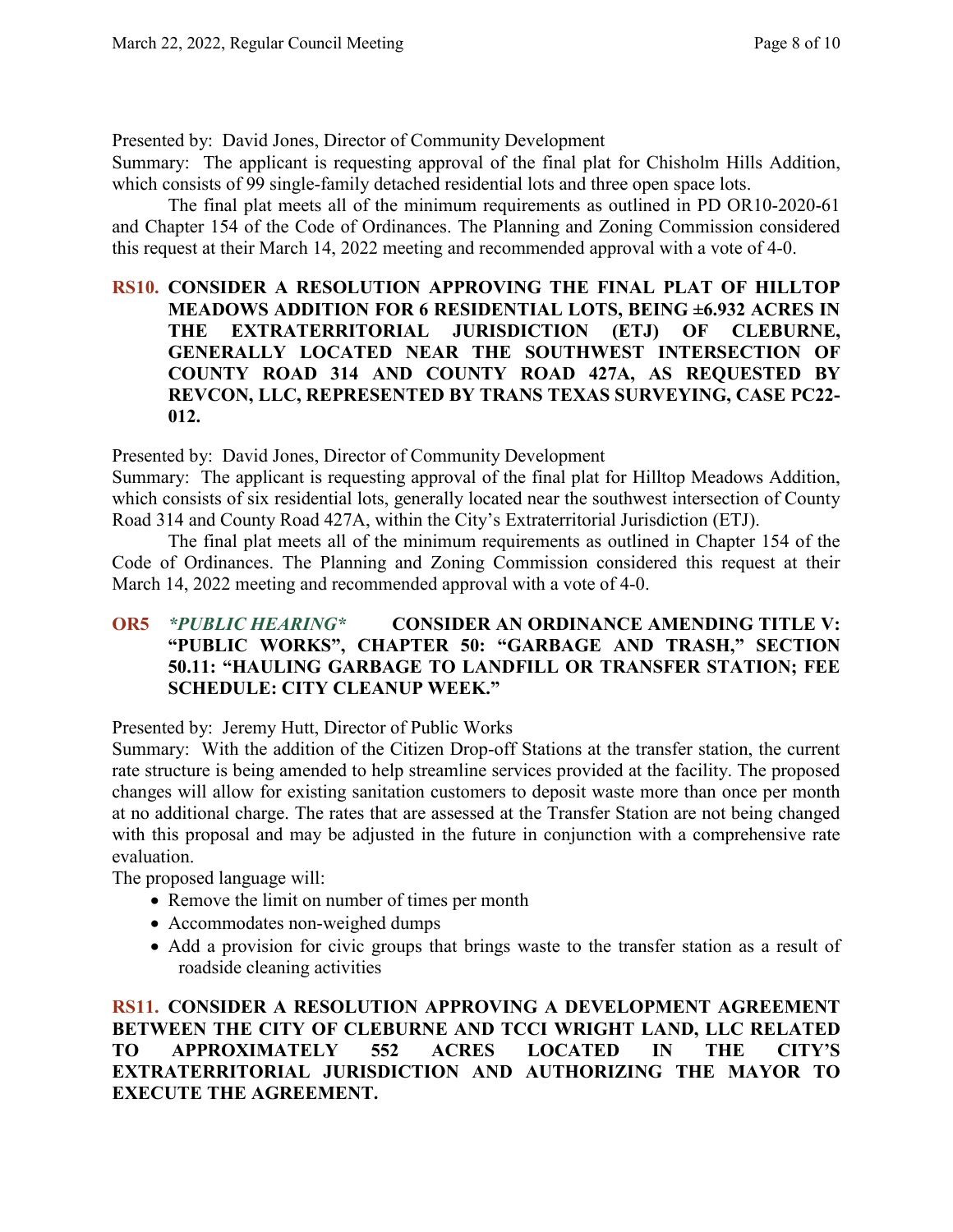#### Presented by: Chris Fuller, Deputy City Manager

Summary: Wright Farms is a 552 acre proposed residential development located within the extraterritorial jurisdiction (ETJ) of the City of Cleburne. The 86<sup>th</sup> Texas Legislature created the Wright Farms Municipal Management District No. 1, codified under Chapter 3874 of the Texas Special District Local Laws Code. As a part of the legislation, the developer is required to enter into a development agreement before a confirmation election may be held or any improvements undertaken. Over the past year, the City and the developer have been working to finalize a draft development agreement to address such items as the concept plan, infrastructure, development standards, development processes, future annexation of the property, joinder agreement and strategic partnership agreement.

In general, the proposed development would contain 1,603 single-family residential lots ranging from a minimum of 4,800 to 7,000 square feet (562 lots - SF 4,800+ / 721 lots - SF  $6,000+$  / 320 lots - SF 7,000+). Also included are 35 acres designated for 575 multi-family residential units. The development would meet minimum, and in some cases exceed, current development standards, and require City inspections for buildings and infrastructure. Water for the development would be provided by the Johnson County Special Utility District and sewer service would be provided by the City of Cleburne.

### **RS12. CONSIDER A RESOLUTION CONSENTING TO THE CREATION OF WRIGHT FARM MUNICIPAL MANAGEMENT DISTRICT OF JOHNSON COUNTY, WHICH LIES WITHIN THE EXTRATERRITORIAL JURISDICTION OF THE CITY OF CLEBURNE.**

#### Presented by: Chris Fuller, Deputy City Manager

Summary: In 2019, the 86th Texas Legislature approved HB 4744 to create the Wright Farm Municipal Management District of Johnson County. The land to be included within the District is located wholly within the extraterritorial jurisdiction of the City of Cleburne, Texas. By this action, the City Council of the City of Cleburne grants its consent to the creation of Wright Farm Municipal Management District of Johnson County on that portion of the property described on the attached metes and bounds description located within the extraterritorial jurisdiction of the City.

### **RS13. CONSIDER A RESOLUTION CONSENTING TO THE ANNEXATION OF CERTAIN LAND INTO WRIGHT FARM MUNICIPAL MANAGEMENT DISTRICT OF JOHNSON COUNTY.**

Presented by: Chris Fuller, Deputy City Manager

Summary: On March 22, 2022, the City of Cleburne received the Petition for Consent to Annex Land into Wright Farm Municipal Utility District of Johnson County, executed by TCCI Wright Land, LLC, a Texas limited liability company. The Petition seeks to add that certain tract of land, the same being wholly located within the extraterritorial jurisdiction of the City. The Texas Local Government Code, Section 42.0425, provides that land within the extraterritorial jurisdiction of a city may not be added to the District, without the written consent of such city. The purpose of this item is for City Council to give its consent to the addition of the Land to the District. It should be noted that while the Petition originally sought a Municipal Utility District, TCCI Wright Land, LLC, has revised the request to a Municipal Management District.